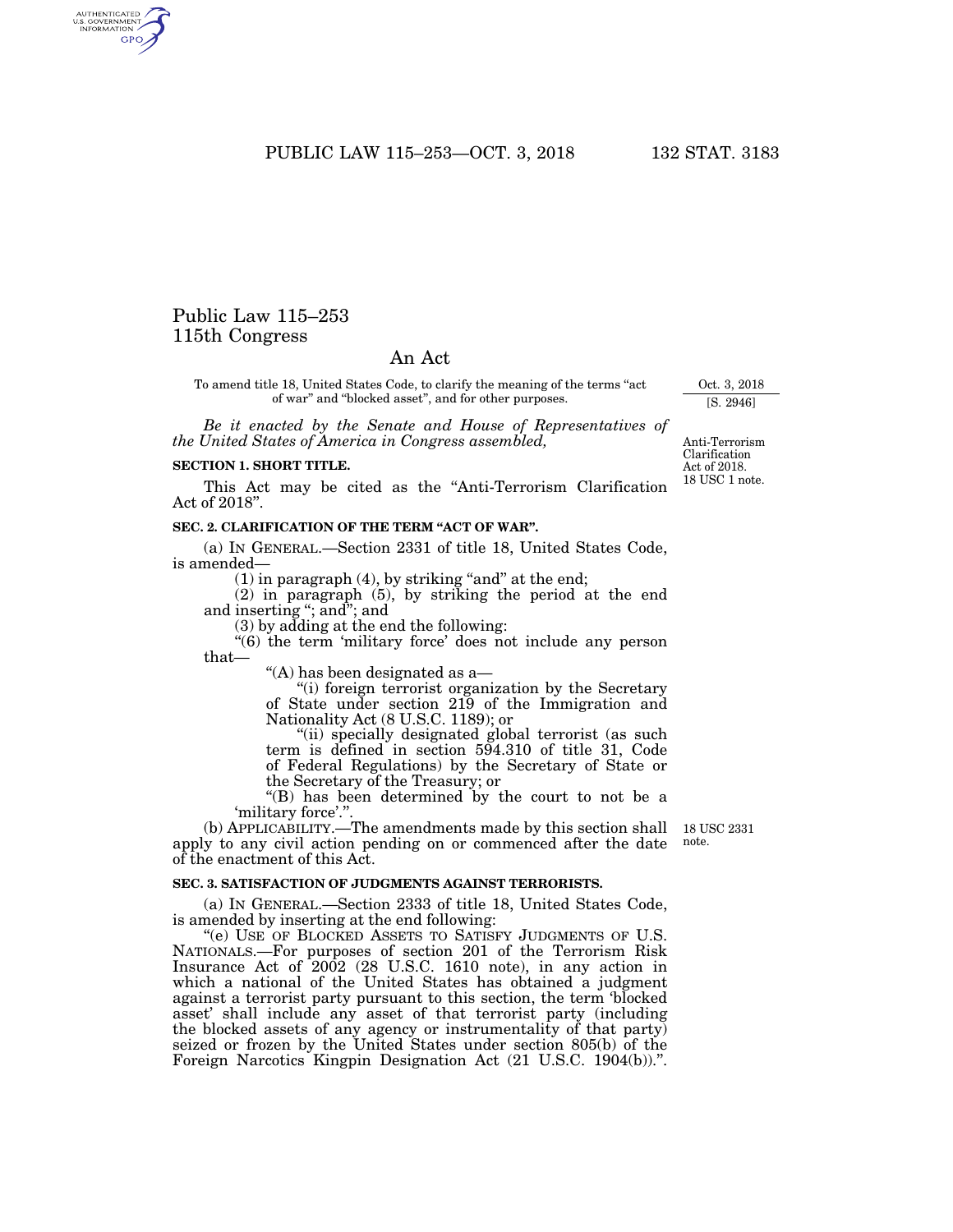18 USC 2333 note.

(b) APPLICABILITY.—The amendments made by this section shall apply to any judgment entered before, on, or after the date of enactment of this Act.

#### **SEC. 4. CONSENT OF CERTAIN PARTIES TO PERSONAL JURISDICTION.**

(a) IN GENERAL.—Section 2334 of title 18, United States Code, is amended by adding at the end the following:

"(e) CONSENT OF CERTAIN PARTIES TO PERSONAL JURISDIC-TION.—

Effective dates.

"(1) IN GENERAL.—Except as provided in paragraph (2), for purposes of any civil action under section 2333 of this title, a defendant shall be deemed to have consented to personal jurisdiction in such civil action if, regardless of the date of the occurrence of the act of international terrorism upon which such civil action was filed, the defendant—

"(A) after the date that is 120 days after the date of enactment of this subsection, accepts—

''(i) any form of assistance, however provided, under chapter 4 of part II of the Foreign Assistance Act of 1961 (22 U.S.C. 2346 et seq.);

"(ii) any form of assistance, however provided, under section 481 of the Foreign Assistance Act of 1961 (22 U.S.C. 2291) for international narcotics control and law enforcement; or

"(iii) any form of assistance, however provided, under chapter 9 of part II of the Foreign Assistance Act of 1961 (22 U.S.C. 2349bb et seq.); or

''(B) in the case of a defendant benefiting from a waiver or suspension of section 1003 of the Anti-Terrorism Act of 1987 (22 U.S.C. 5202) after the date that is 120 days after the date of enactment of this subsection—

''(i) continues to maintain any office, headquarters, premises, or other facilities or establishments within the jurisdiction of the United States; or

"(ii) establishes or procures any office, headquarters, premises, or other facilities or establishments within the jurisdiction of the United States.

"(2) APPLICABILITY.—Paragraph (1) shall not apply to any defendant who ceases to engage in the conduct described in paragraphs  $(1)(A)$  and  $(1)(B)$  for 5 consecutive calendar years.".

Time period.